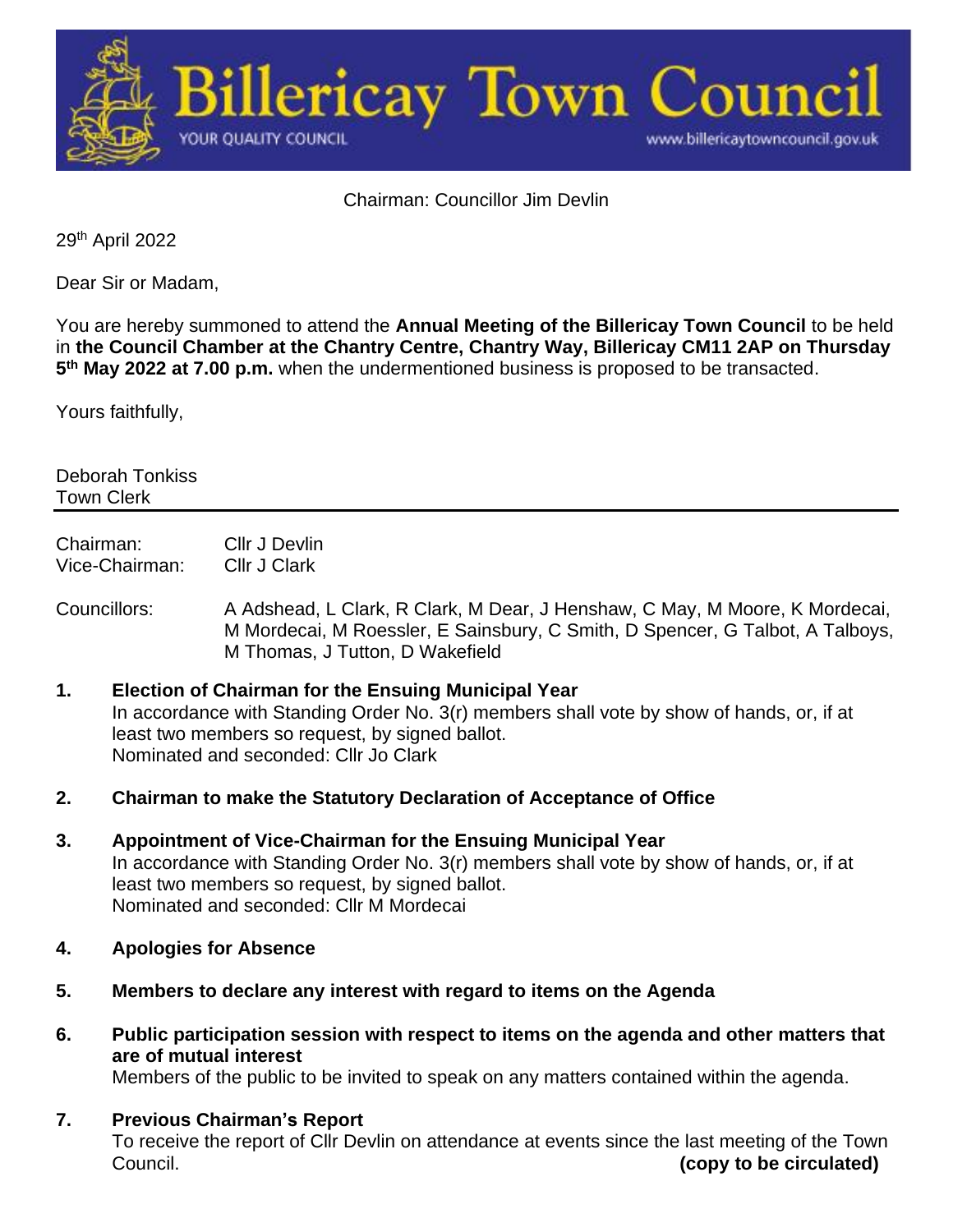# **8. Chairman's Allowance**

**For information:** In accordance with the Local Government Act 1972 s.15(5) members are notified that it was agreed at the Town Council meeting held on 16<sup>th</sup> December 2021 that the Chairman's allowance for 2022/23 should remain at £450.00.

# **9. Appointment of Members to serve upon Committees**

Members are requested to appoint members to serve upon the (i) Health, Well-Being and Environment, (ii) Finance & General Purposes and (iii) Planning Committee(s) as detailed in Appendix A which was previously circulated for completion **(Appendix A herewith)**

# **10. Working Parties, Project Groups and Sub-Committees**

To consider the groups listed below and appoint members to serve on them. As there have been no meetings of the IT Working Party since 2018 it is proposed that this group is disbanded and reformed if a requirement should arise.

- Billericay in Bloom Working Party
- Christmas Lights Working Party
- Communications Working Party
- Events Working Party
- Youth Town Council Working Party
- Staffing Sub-Committee
- **11. Appointment of Members to Represent the Town Council on Outside Bodies** To appoint members having regard to the chart circulated herewith. **(Appendix B herewith)**

# **12. Bank Signatories**

**(a) Barclays Bank** – Members are reminded that currently the signatories for the Barclays accounts are Cllrs J Devlin, M Moore, K Mordecai, D Spencer and the Town Clerk. **Proposal**: that no change in mandate takes place

**(b) Saffron Building Society** – Current signatories are Cllrs J Clark, M Moore and the Town Clerk.

**Proposal**: that no change in mandate takes place.

**(c) Bank of Scotland** – Current signatories are Cllrs J Clark, G Talbot, M Thomas and the Town Clerk.

**Proposal**: that no change in mandate takes place

# **13. Keyholders – The Chantry Centre**

**For information:** To note the current keyholders for the building:

- Mrs. D. Tonkiss
- Mrs. D. McCarthy
- Councillors: A Adshead, J Clark, J Devlin, M Roessler, out of hours telephone holder
- Cleaning Contractors x 2

# **14. Town Council Minutes**

(a) to receive and consider the minutes of the meeting held on 24<sup>th</sup> March 2022

**(copy herewith)**

(b) to approve the signing of the minutes as a correct record.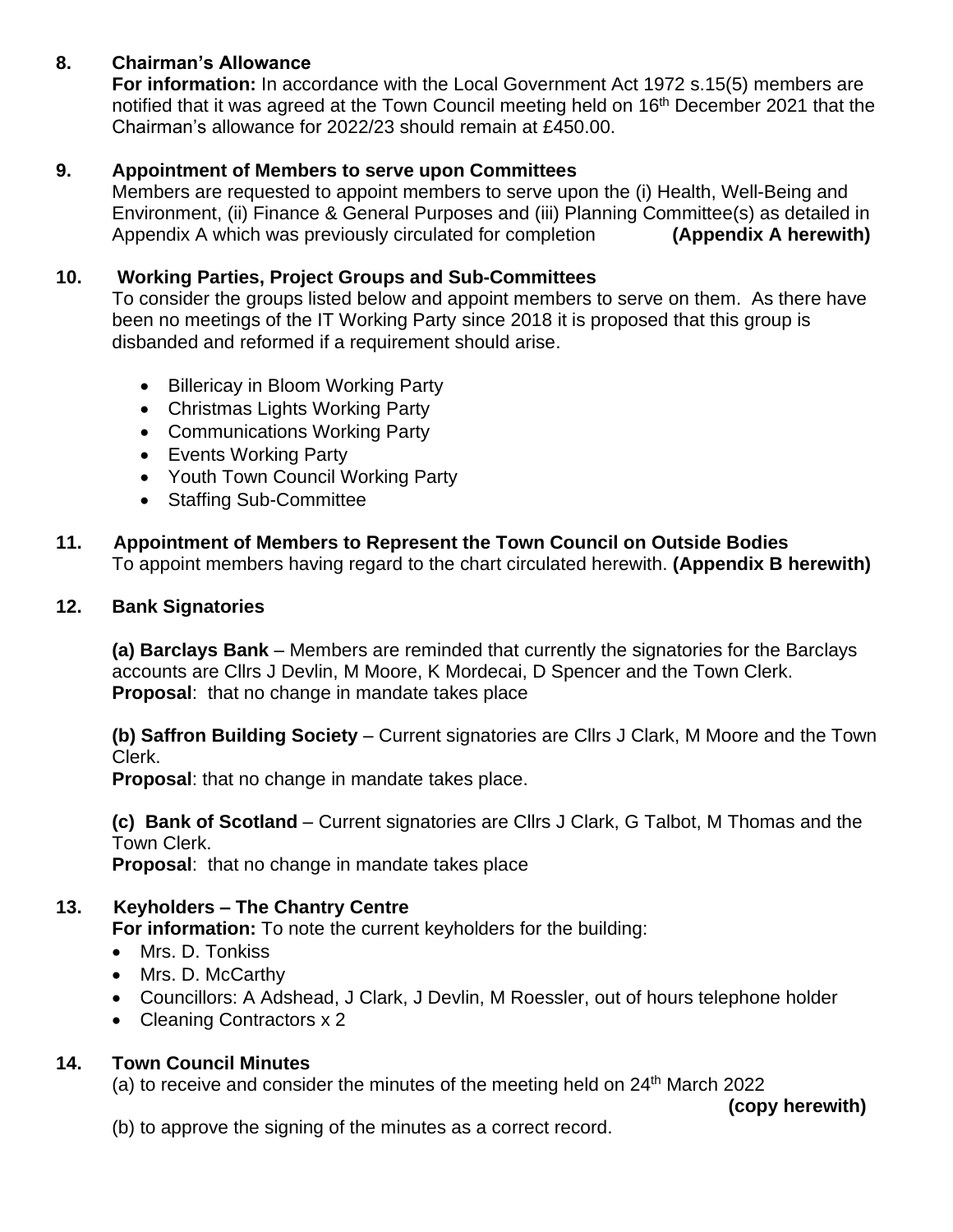#### **15. Annual Town Meeting**

To receive the minutes of the Annual Town Meeting held on 28 th April 2022 **(copy available at meeting)**

#### **16. Committee Meetings**

#### **(a) Planning Committee**

To receive and consider the minutes of the Planning Committee held on 5<sup>th</sup> and 19<sup>th</sup> April **(copies previously circulated)** and 3rd May 2022 **(copy to be circulated)**

#### **(b) Environment Committee**

To receive and consider the minutes of the Environment Committee held on 12<sup>th</sup> April 2022 **(copy previously circulated)**

#### **(c) Finance & General Purposes Committee**

To receive and consider the minutes of the Finance and General Purposes Committee held on 21st April 2022 **(copy previously circulated) (copies of Risk Assessment, Asset Register and Terms of Reference for approval herewith)**

#### **17. Internal Audit Year End 2022**

# **(i) Internal Auditors Report for Financial Year End April 2021 to March 2022**

Members to receive and consider the year end report of the internal auditor following the inspection of accounts which took place on 26th April 2022 **(copy herewith)**

#### **(ii) Re-appointment of Internal Auditor**

**Proposal:** In accordance with Financial Regulation 2.5 which states that "the internal auditor shall be appointed by and shall carry out the work in relation to internal controls required by the council in accordance with proper practices", that members consider and approve the reappointment of Heelis and Lodge as internal auditors for the financial year 2022/23.

# **18. Approval of Annual Governance Statement**

**Proposal:** The Council to consider and approve by resolution the Annual Governance Statement. **(See Section 1 Annual Return - herewith)**

# **19. Approval of Annual Return 2021-22**

**Proposal:** Members are requested to action the following: **(See Section 2 Annual Return herewith)**:

- (a) consider the Accounting Statements for 2021-22
- (b) approve the Accounting Statements by resolution; and
- (c) ensure the Accounting Statements are signed by the Chairman

# **20. Courses and Conferences**

Councillor Training Budget for 2022-23 - £1,200.

Details of forthcoming EALC courses are attached herewith. **(course listing herewith)**

**Proposal:** Council is asked to approve the following: